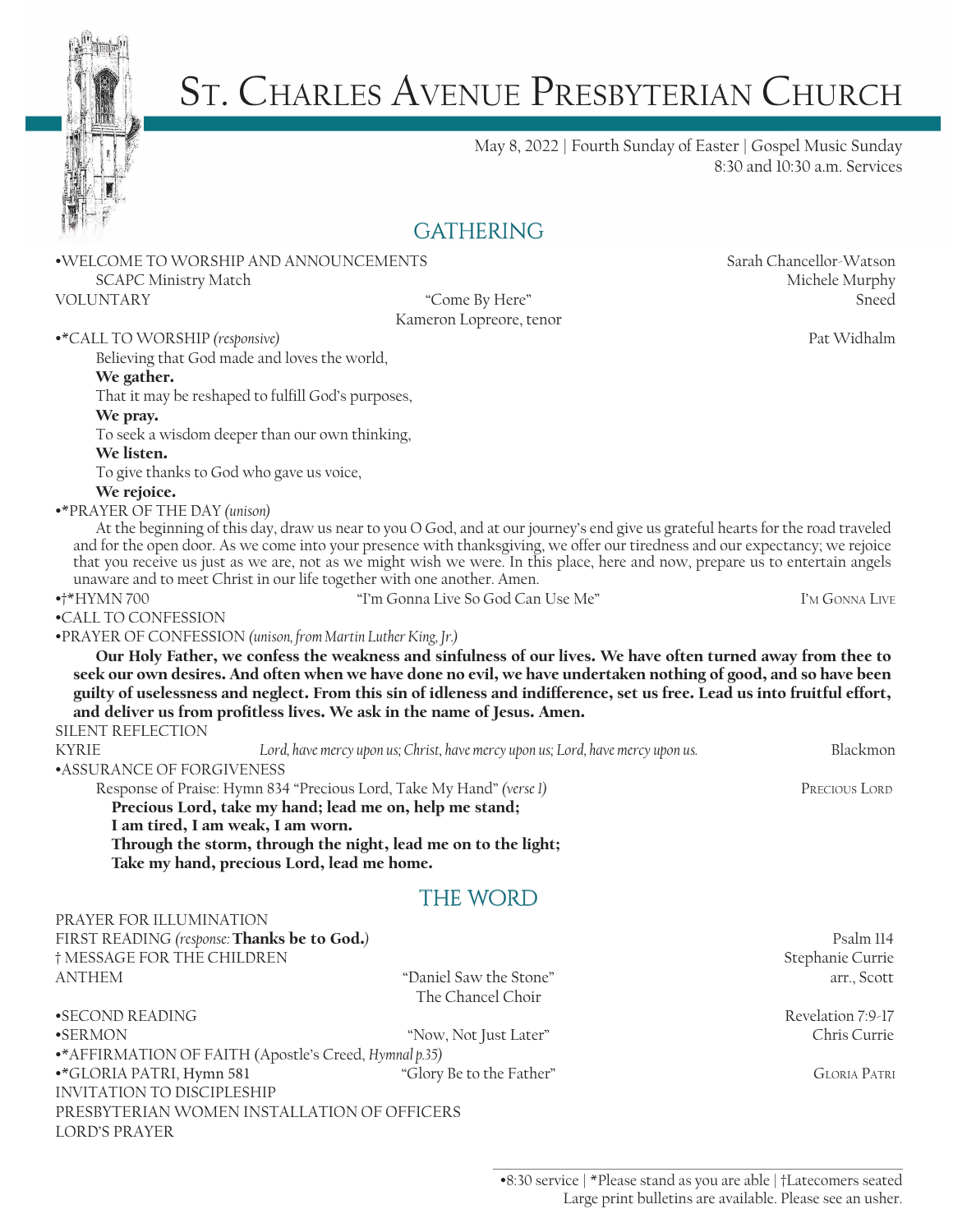•THE OFFERING

•\*CHARGE AND BLESSING

•\*VOLUNTARY

Offertory Anthem "Just a Closer Walk With Thee" arr., Lojeski The Chancel Choir \*Doxology, Hymn 606 "Praise God from Whom All Blessings Flow" OLD HUNDREDTH

\*Prayer of Dedication •SACRAMENT OF THE LORD'S SUPPER *(8:30 service only)*

**SENDING** 

•\*HYMN 837 "What a Fellowship, What a Joy Divine" Showalter

\*CHORAL RESPONSE "Irish Blessing" Blackmon

#### scapC ministry match

**We encourage all of you to fill out our SCAPC Ministry Match survey designed to help you discover serving opportunities aligned to your gifts and interests. See your results immediately. Share your results with one another. Have fun discovering ways you're wired to service! To take the survey, scan the code at right by opening the camera app on your phone and clicking the link that pops up. (You do not need to take a photo, just hover over the image.)**

**You can also find the link on our homepage, scapc.org.**



•PW Birthday Offering Harriet Riley *(10:30 service)*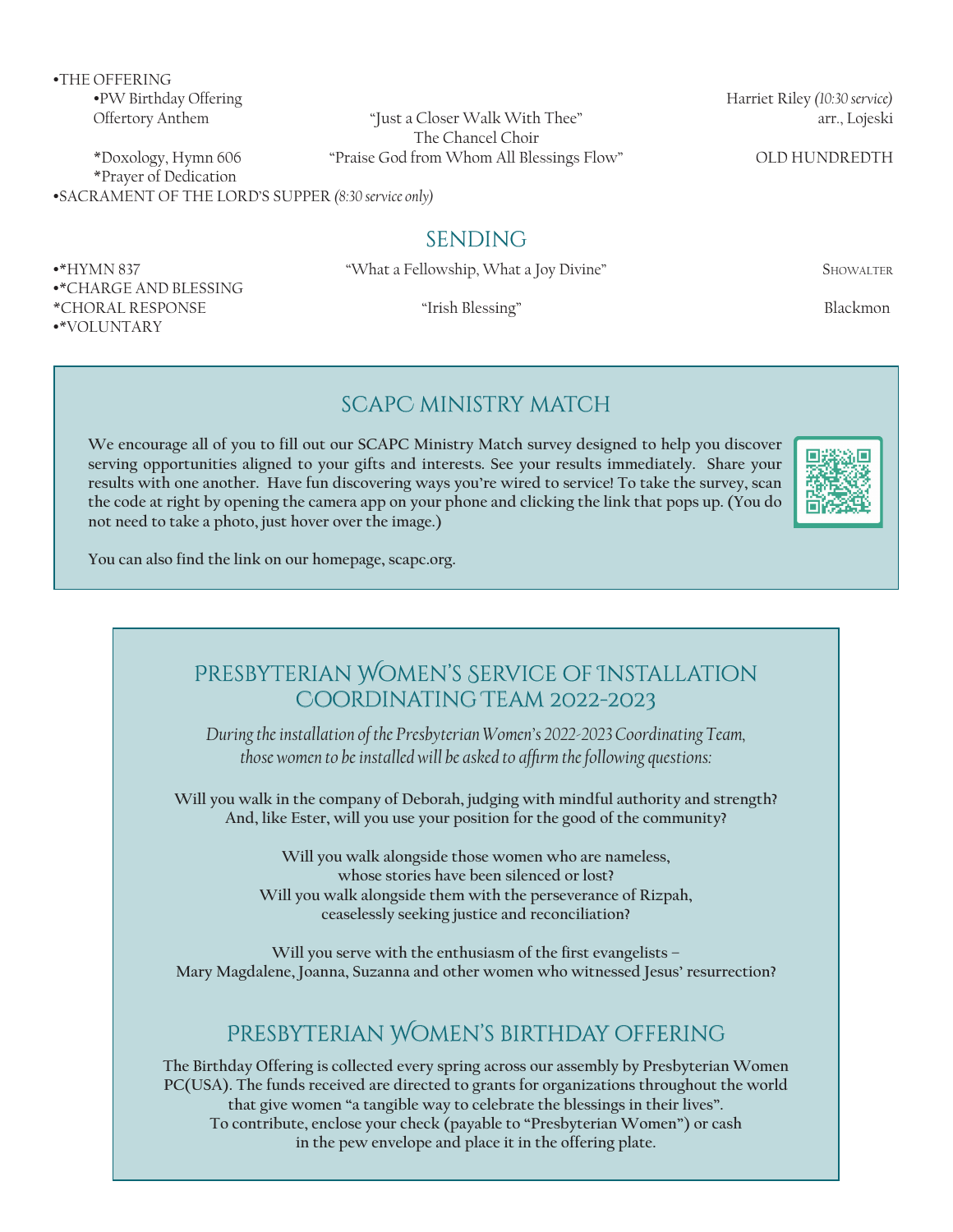## presbyterian Women St. Charles Avenue Presbyterian Church 2022-2023 Coordinating Team

### **EXECUTIVE**

| Vice ModeratorSarah Edgecombe               |  |
|---------------------------------------------|--|
| Immediate Past Moderator Stephanie November |  |
| Recording Secretary Becky Knight            |  |
|                                             |  |
| Assistant Treasurer/Auditor  Jeanie Clinton |  |
| Assistant Treasurer/Auditor  Emily Fleshman |  |
| Corresponding Secretary  Libbie Reiss       |  |
| Missions Coordinator  Karen Donaldson       |  |
| Missions Coordinator Jane Rasi              |  |
| Justice & Peace Coordinator  Julie Nice     |  |
| Justice & Peace Coordinator  Sarah Whicker  |  |
| Advisor to Moderator  Ebie Strauss          |  |
| Advisor to Moderator  Hallie Boh            |  |
| Session Liaison Henrietta Harris            |  |
| Nominating Committee Catherine Karas        |  |
| Nominating Committee  Catherine Lemoine     |  |
| Nominating Committee  Elizabeth McGough     |  |
| Nominating Committee  Kathy Randall         |  |
| Nominating Committee  Ebie Strauss          |  |
| Nominating Committee  Ann Van Horn          |  |
| Nominating Committee Gwen Wertz             |  |
| Staff Liaison Emily Fleshman                |  |
|                                             |  |

#### bible studies

| Monday Circle Zoom Hostess Jane Rasi            |  |
|-------------------------------------------------|--|
| Monday Circle Zoom HostessHarriet Riley         |  |
| Monday Circle Food & Bev Mikell Johnson         |  |
| Monday Co-Bible ModeratorKate Elkins            |  |
| Monday Co-Bible ModeratorBrenda Stephens        |  |
| Lambeth House Circle Chair  Ellen Harrell       |  |
| Lambeth Bible Co-ModeratorKate Elkins           |  |
| Lambeth Bible Co-ModeratorBrenda Stephens       |  |
| Lambeth Bible Substitute Beth Poe               |  |
| Tuesday Evening Circle Chair Gwen Wertz         |  |
| Tuesday Evening Zoom HostessDarlene Guillot     |  |
| Tuesday Evening Bible Moderator  Frances McCall |  |
|                                                 |  |
| Retreat CoordinatorChristina Carlisle           |  |
| Retreat CoordinatorStephanie Currie             |  |
|                                                 |  |
| Retreat LiturgistSarah Chancellor-Watson        |  |

### programs

| Pledging Co-Coordinator  Sybil Favrot          |  |
|------------------------------------------------|--|
| Pledging Co-Coordinator  Barbara Bush          |  |
| Historian (Written)Cindy Bush                  |  |
| Historian (Photo) Kate Elkins                  |  |
| Historian (Photo)  Michelle Baker              |  |
| Shadow Box Melissa McDonald                    |  |
| YAF Liaison Catherine Karas                    |  |
| Membership Liaison Jenny Baldwin               |  |
| Membership Liaison Margaret Ann Lindsey        |  |
| Membership Liaison Ann Maier                   |  |
| Membership LiaisonGwen Wertz                   |  |
| Mailing Co-Chair Jenny Baldwin                 |  |
| Mailing Co-ChairKaren Barnett                  |  |
| Mailing Co-Chair  Sydney Lawder                |  |
|                                                |  |
| Simple Elegance Hostess Elizabeth Favret       |  |
| Simple Elegance Co-Chair  Lacy Edgecombe       |  |
| Simple Elegance Co-Chair Ella Landis           |  |
| Christmas Worship Planner  Beth Wren           |  |
| Christmas Reception Hostess Stephanie November |  |
| Easter Egg Hunt Hostess  Louellen Berger       |  |
| Easter Egg Hunt Hostess  Amanda Berger         |  |
| Easter Egg Hunt Hostess  Allison Tiller        |  |
| Easter Egg Hunt Co-Chair  Katherine Granade    |  |
| Easter Egg Hunt Co-Chair  Annie Wilson         |  |
| Endowment Planning  Laura Avery                |  |
| Endowment Planning  Megan Mazzanti             |  |
| Endowment Planning  Kathy Randall              |  |
| Churchwide 2021 Gathering CoordinatorBeth Wren |  |

### spirituality, faith & action

| Missions: Cents-Ability  Christina Carlisle |  |
|---------------------------------------------|--|
| Missions: Cents-Ability Gwen Wertz          |  |
| Missions: Eden House Joanne Chancey         |  |
| Missions: Eden House Holly Snodgrass        |  |
| Missions: Raintree  Sarah Edgecombe         |  |
|                                             |  |
| Missions: Raintree Sheila Schwartzman       |  |
| Missions: Living Waters  Laura St. Clair    |  |
| Missions: Program of Hope  Donna Davis      |  |
| Missions: Program of Hope  Jane Rasi        |  |
| Yearbook Coordinator Hallie Boh             |  |
| Meal Train Coordinator  Mary Lou O'Keefe    |  |